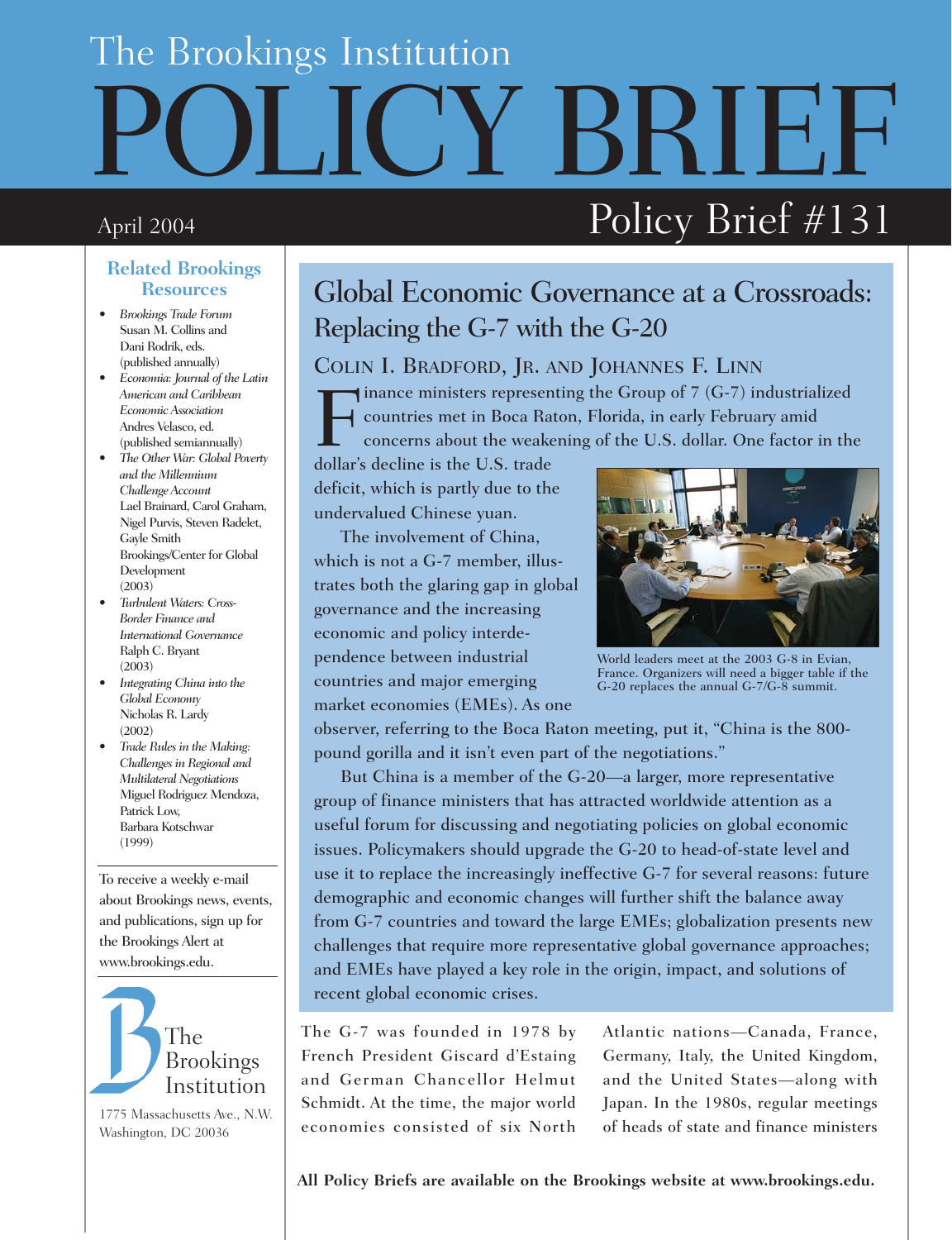

Colin Bradford is a visiting fellow at the Brookings Institution, a professor of economics and international relations at American University, and the former chief economist of USAID.



Johannes F. Linn is a visiting fellow at the Brookings Institution and the former vice president for Europe and Central Asia at the World Bank.

were essential to addressing global economic issues. In the 1990s, the G-7 was expanded to the G-8 by including Russia in heads-of-state summits, but the finance ministers retained the G-7 framework for their regular meetings. Over the last few years, however, as EMEs have played an increasing role in the world economy, G-7/8 meetings have become an inadequate means to address global economic challenges.

The G-20, in contrast, is composed of ten industrial countries (the G-7 countries plus Australia, Russia, and the EU president) and ten emerging market economies (Argentina, Brazil, China, India, Indonesia, Korea, Mexico, Saudi Arabia, South Africa, and Turkey). The G-20 was founded in 1999 at the initiative of the German finance minister, Hans Eichel. Then-Canadian Minister of Finance Paul Martin was its first chair.

The G-20 has shown it can play an important role in international negotiations. Late last year, Supachai Panitchpakdi, the head of the World Trade Organization (WTO), and Pascal Lamy, the trade chief for the European Union, met with G-20 finance ministers to discuss how to break the trade deadlock after the Doha Round negotiations unravelled in Cancun, Mexico, months before. As a further sign of the G-20's growing importance, Paul Martin, now the Canadian Prime Minister, called a meeting at the end of February to promote the idea of elevating the G-20 to head-of-state meetings.

Global events and trends justify moving forward quickly to replace an obsolete G-7/8 with a strengthened G-20 so that global economic governance can bring to the table the large emerging market economies that are of growing importance, both in terms of population and economic weight.

#### THE GLOBAL MAJORITY AND GLOBAL GOVERNANCE

In the next fifty years, the world's population will increase by fifty percent, from 6 billion people to 9 billion. The 3 billion-person increase will occur solely in developing countries, while the number of people living in advanced industrial countries will be about the same in 2050 as it is today—roughly 1 billion people.

These trends mean that the industrial countries associated with "the West" (including Japan) will become an ever smaller minority of the world's population, with their share of the world's population falling from 17 percent to 11 percent. By contrast, the number of people in developing countries will increase in population by sixty percent, from 5 to 8 billion people. This means that the global majority from the developing countries today will total about 90 percent of humanity by 2050.

In a world where the G-7/8 economies still appear so dominant, it may be difficult to grasp the degree to which the global economy is today already multipolar. In the last twenty-five years, EMEs have generally had growth rates substantially higher than those of the G-7/8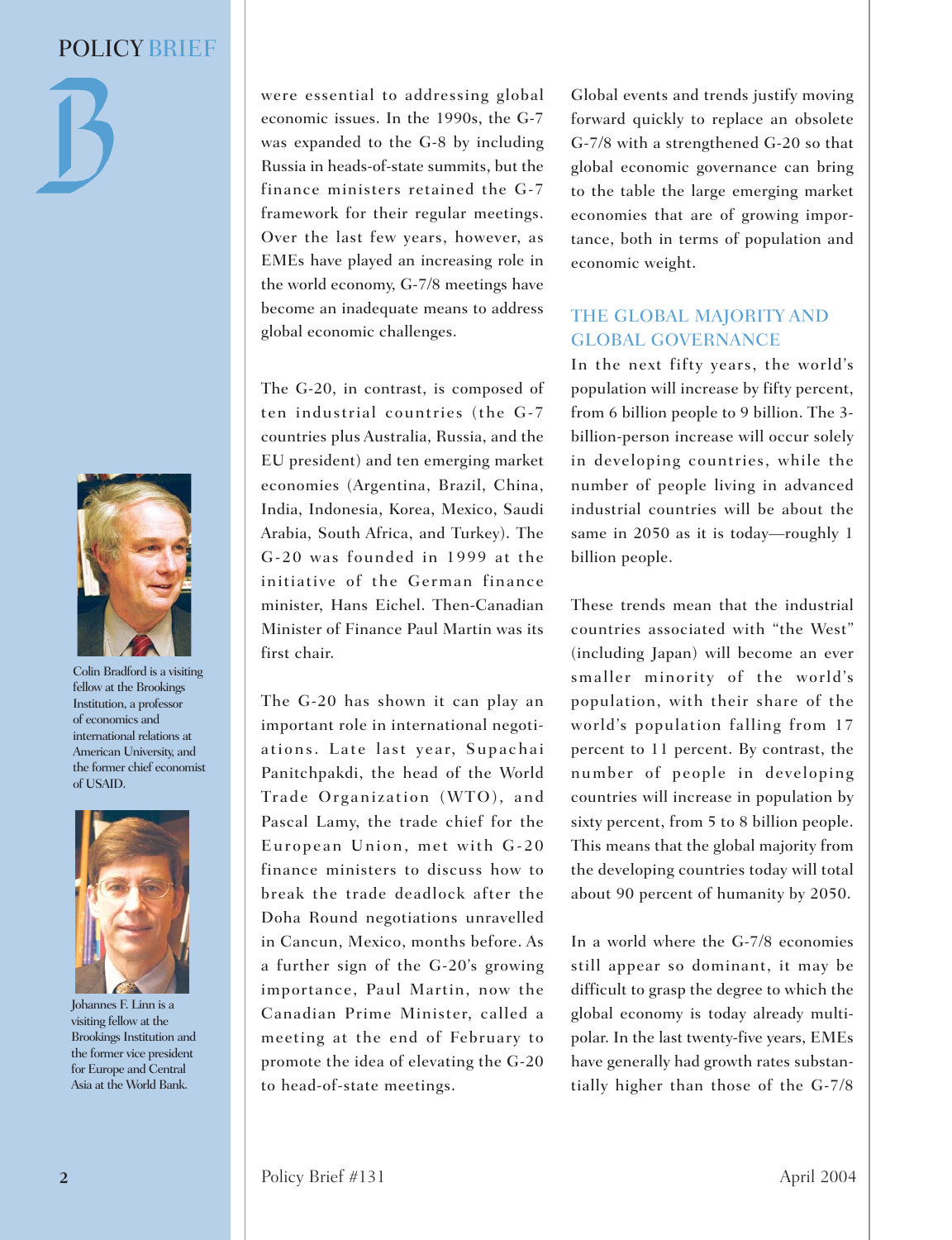members. Five EMEs now rank among the ten largest economies in the world as measured by gross domestic product at current exchange rates (see box). China is the fourth largest economy in the world. Brazil, Mexico, India, and South Korea are already major economic forces. As higher economic growth continues in large, middle-income economies and demographic trends proceed as anticipated, the structure and dynamic of the global economy will become increasingly multipolar. Goldman Sachs projects that by 2050, the non-Western G-20 EMEs from the developing world may comprise as much as 70 percent of total GDP from all G-20 economies, compared to 17 percent of total GDP today.

The implications of these demographic and economic facts are that the structures, mechanisms, and processes of global economic governance must be realigned to better correspond to the current realities of the global economy and global society, not to mention the patterns that will change over the next half-century. The G-7/8 economic summits of heads of state, along with semi-annual meetings of G-7 finance ministers, are currently the preeminent forum of the global governance system for the world economy. Yet these meetings shut out the great majority of the world's population and a significant share of the world's economic power.

#### THE NEW GLOBAL AGENDA

But it is not just a matter of population and economic weight. It is also a matter of how globalization has changed the way

#### **The World's Ten Largest Economies in 2002** (Gross Domestic Product in billions of

dollars, at current exchange rates)

| 10,417                   |                         |
|--------------------------|-------------------------|
| 8,563                    |                         |
| 3,979<br>United Kingdom* | 1,976<br>1,552<br>1,410 |
| 1,237                    | 1,181                   |
| 716                      | 650                     |
| 637                      |                         |
| 515                      |                         |
| 477                      |                         |
| 452                      | 414                     |
| 411                      |                         |
|                          |                         |

*Source:* World Bank, *World Development Indicators* 

countries interact economically. Globalization is not merely the internationalization of trade and financial flows between national economies interacting at arm's length. Globalization, in fact, has fundamentally transformed the nature of international economic interaction. The world's economies now penetrate each other's internal domains because large, modern firms are no longer merely factories but global networks that function seamlessly across borders. Intraindustry and intra-firm trade have increased as a proportion of total trade. The integration of world financial markets has created what is essentially a single global capital market. Migration and the outsourcing of activities have transformed and linked labor markets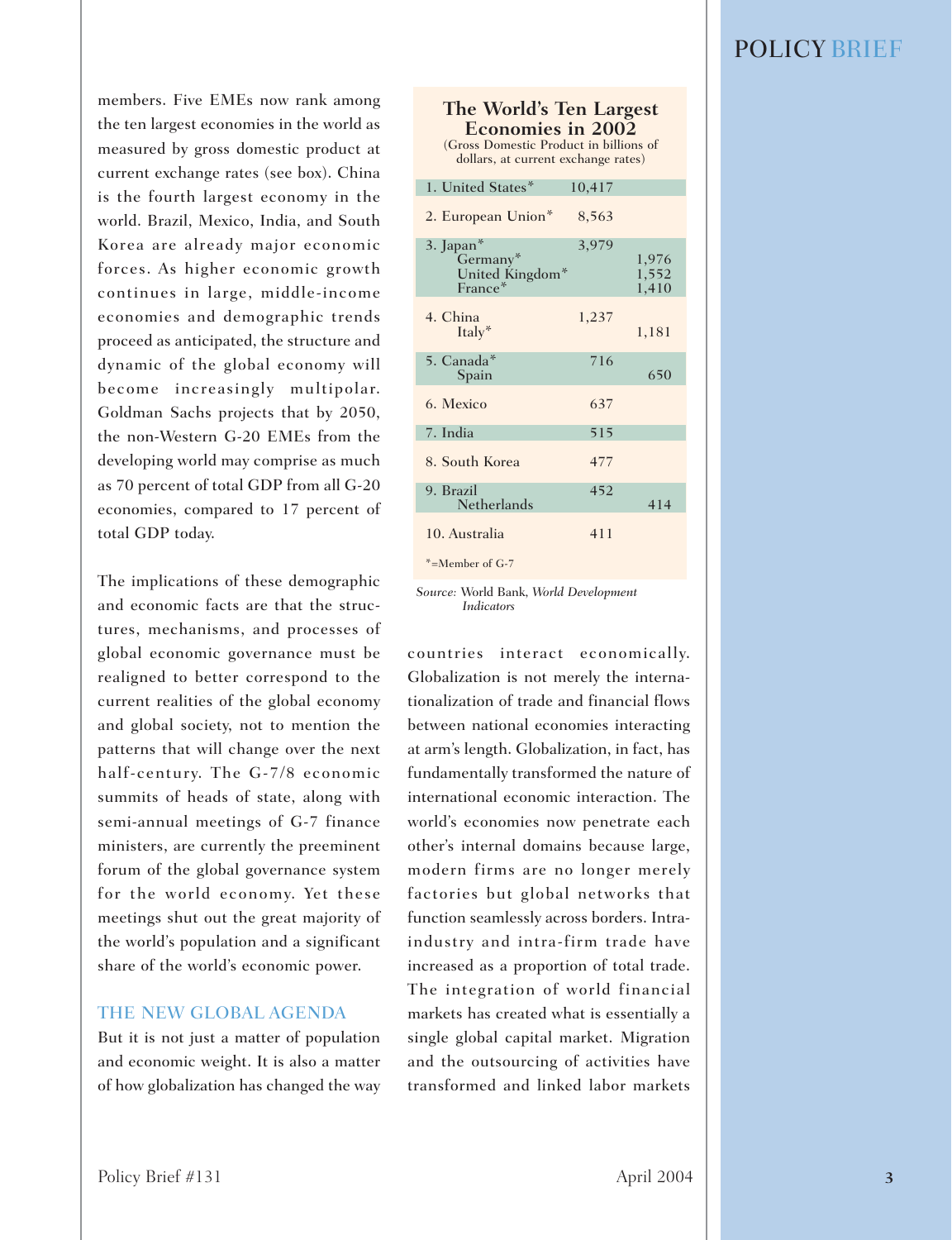globally. And modern transportation and communication linkages in effect have shrunk geographic distance. As a result of these factors, porous borders have changed the meaning of the boundaries that define nations.

Not only have the channels for transmission of economic forces been transformed, but the relationship between different types of interactions has been changed. Trade, finance, economic growth, poverty reduction, environmental sustainability, social progress, and governance, which were once treated separately, are now inextricably linked to each other. For example, the social and environmental dimensions of trade are now major issues for WTO negotiations. Concern by the United States and Russia that meeting emissions targets would dampen the rate of economic growth and cost too much to implement have limited support for the Kyoto Protocol.

These transformations in the nature of international economic interactions put new demands on the mechanisms, institutions, and policies of global economic governance. In particular, political and policy attention must be focused on the inter-face issues between finance, trade, development, and poverty reduction as well as between economic, social, environmental, and governance issues. This translates into a need to focus on the interrelationship between the principal international institutions dealing with each in these various "domains" and on the complementarities, synergies, and interactions among them.

Therefore, in today's globalized world, a simple call for a clearer division of labor between the global institutions is no longer sufficient, since each traditional domain of responsibility of a particular international organization now overlaps and is intertwined with the domains of many other international institutions. Nor are bureaucratic competition or interagency coordination among the international institutions the most effective ways to address these overlaps.

A high-level global political forum in which the leaders of a representative group of countries give serious attention to global strategic and systemic issues that cut across the traditional roles and mandates of international institutions and provide broad guidance to them is essential, and an enhanced G-20 is the right forum for this purpose. At the highest political level, there is no other representative forum mandated to address these inter-sectoral and inter-institutional issues, which are part of the G-20's founding principles.

According to the International Monetary Fund's (IMF) website, "the G-20 was founded as a new forum for cooperation and consultation on…policy issues pertaining to the promotion of international financial stability and seeks to address issues that go beyond the responsibilities of any one organization."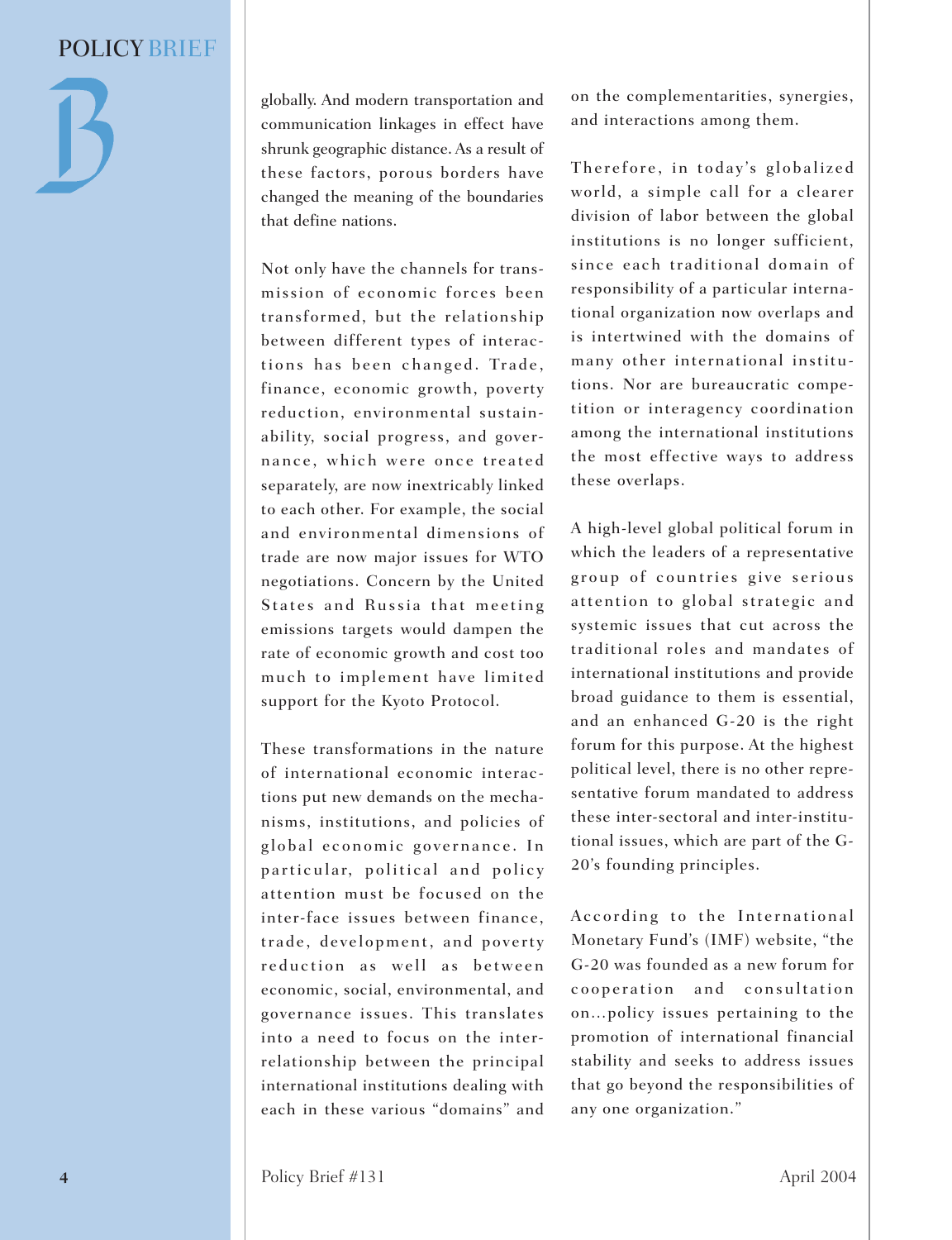#### GLOBAL STABILITY

Emerging market economies have achieved above average economic growth rates and have integrated themselves into the world economy through both trade and finance in ways that have transformed them as well as the global economy. At the same time, EMEs have been the main source of international economic instability for a decade, as the world lurched from one financial disaster to the next: the 1994 Mexico tequila crisis, the 1997-1999 Asian financial crisis, the 1998 Russia crisis, the 1999 Brazil crisis, and the financial crises of Argentina and Turkey since 2000.

The international financial institutions, particularly the IMF and the World Bank, have played an important role in supporting long-term growth and economic stability, in helping address financial crises, and in giving EMEs an important and responsible voice in the international financial system.

The twice-yearly meetings of finance ministers in the IMF-World Bank ministerial committees (the International Monetary and Finance Committee and the Development Committee), which include ministers from EMEs, have brought leaders into global conversations on financial and economic development. However, the mandates of these committees remain relatively narrow, their agendas institutionally driven by the operational focus of the World Bank and IMF, and the governance structures of the international financial institutions remain dominated by what are widely seen as antiquated

#### **THE G-20 COUNTRIES**

| <b>INDUSTRIALIZED</b>                       | <b>DEVELOPING</b>   |
|---------------------------------------------|---------------------|
| <b>ECONOMIES</b>                            | <b>ECONOMIES</b>    |
| <b>AUSTRALIA</b>                            | <b>ARGENTINA</b>    |
| <b>CANADA</b>                               | <b>BRAZIL</b>       |
| <b>FRANCE</b>                               | <b>CHINA</b>        |
| <b>GERMANY</b>                              | <b>INDIA</b>        |
| <b>TALY</b>                                 | <b>INDONESIA</b>    |
| <b>JAPAN</b>                                | <b>MEXICO</b>       |
| <b>RUSSIA</b>                               | <b>SAUDI ARABIA</b> |
| <b>UNITED KINGDOM</b>                       | <b>SOUTH AFRICA</b> |
| <b>UNITED STATES</b>                        | <b>SOUTH KOREA</b>  |
| <b>EU PRESIDENCY</b><br>(when not $G-7/8$ ) | <b>TURKEY</b>       |

*Source:* www.g20.org

distributions of voting rights, since G-7 countries have an over-representation in the capital and voting structures of these institutions. The committees, then, do not solve the problem of creating a more broad-gauged and representative forum.

#### MULTIPOLAR ECONOMY, MULTICULTURAL WORLD

A final reason for a more broad-based global governance structure is that demographic and economic growth and globalization are associated with global cultural shifts. While many of the trappings of Western consumer culture have influenced the rest of the world, it would be parochial for the West to think that Western formulations of progress and modernity are universally held. There is in fact an increasing global presence of cultural expression from the non-Western world—Africa, Arab-Islam, Asia, and Latin America. The world is becoming increasingly and overtly multicultural, as it becomes increasingly multipolar, economically.

#### POLICY BRIEF

*" Different cultures*—*with their distinctive perspectives on nature and the environment, community and individualism, and cooperation and competition*—*can have sharply different views on policy issues and on such basic questions as the role of the state.''*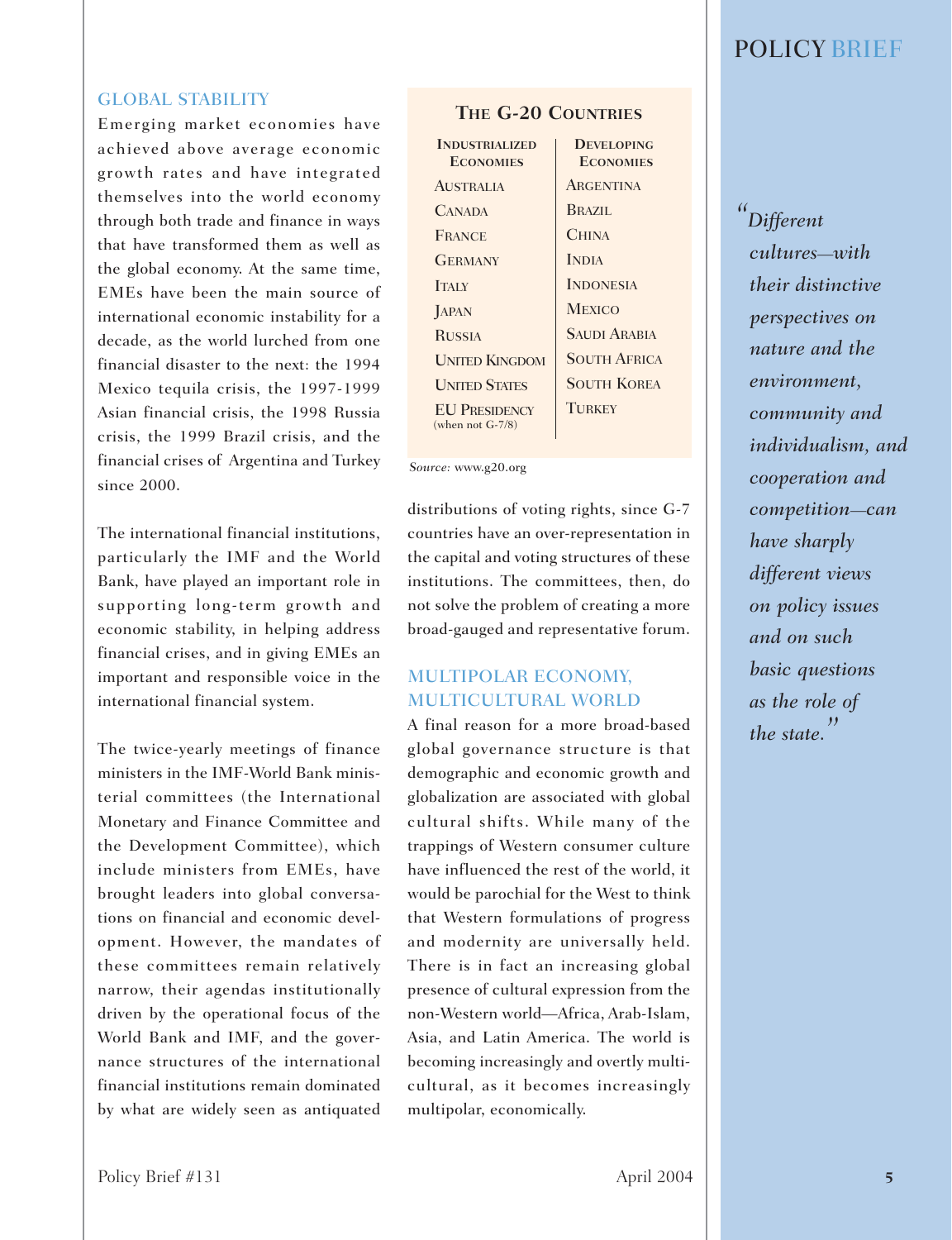*"The focus of the new G-20 forum would...include trade, finance, health, environment, education, human security, poverty reduction, and conflict resolution, thereby extending beyond the realm of ministers of finance.''*

Different cultures—with their distinctive perspectives on nature and the environment, community and individualism, and cooperation and competition—can have sharply different views on policy issues and on such basic questions as the role of the state. The broad goals and instruments of international economic, social, and environmental policies are determined in part by the perceptions of what represents progress and modernization. Distinctive visions of modernism and progress can help shape the future. Global governance mechanisms need to be vehicles for voicing and hearing those perspectives rather than excluding them.

#### AN OPPORTUNITY FOR THE G-20

For all the reasons we have outlined here, there is a fundamental asymmetry between today's global reality and the existing mechanisms of global governance, with the G-7/8—an exclusive club of industrialized countries that primarily represents Western culture—the prime expression of this anachronism.

As Fred Bergsten and Caio Koch-Weser pointed out in the fall of 2003 in a *Financial Times* op-ed, one response might be to strengthen the Atlantic alliance because it is a crucial relationship for the world economy. Bergsten and Koch-Weser argued for the "G-2" (the United States and European Union) as a forum for enhanced global management. But as Bergsten and Koch-Weser would recognize, better global governance is a game of inclusion, not exclusion, and a strong U.S.-E.U. economic policy dialogue makes the most sense within the context of a more effective, broader global forum.

In contrast to the G-7/8, the G-20 is a diverse group of nations, with four Asian countries (China, India, Indonesia, and Korea), three Islamic countries (Indonesia, Saudi Arabia, and Turkey), three Latin American countries (Argentina, Brazil, and Mexico), and a leading country from Africa (South Africa). It includes those economies which are sufficiently large to influence global outcomes. Elevating the G-20 meeting to annual heads-of-state summits to replace the G-7/8 annual summits would be the logical next step in the evolution of global economic governance. In fact, this would formalize recent efforts to make the G-8 meetings more inclusive by having invited the heads of the principal international institutions and the heads of state of certain developing countries to some of the meetings.

The focus of the new G-20 forum would be on global economic governance broadly construed to include trade, finance, health, environment, education, human security, poverty reduction, and conflict resolution, thereby extending beyond the realm of ministers of finance. The summits would also allow for face-to-face interactions among the heads of state, but would be geared toward decisionmaking, rather than mere exchanges of views and pleasantries as is now often the case in the G-7/8. The G-20 would provide guidance to the panoply of international organizations working on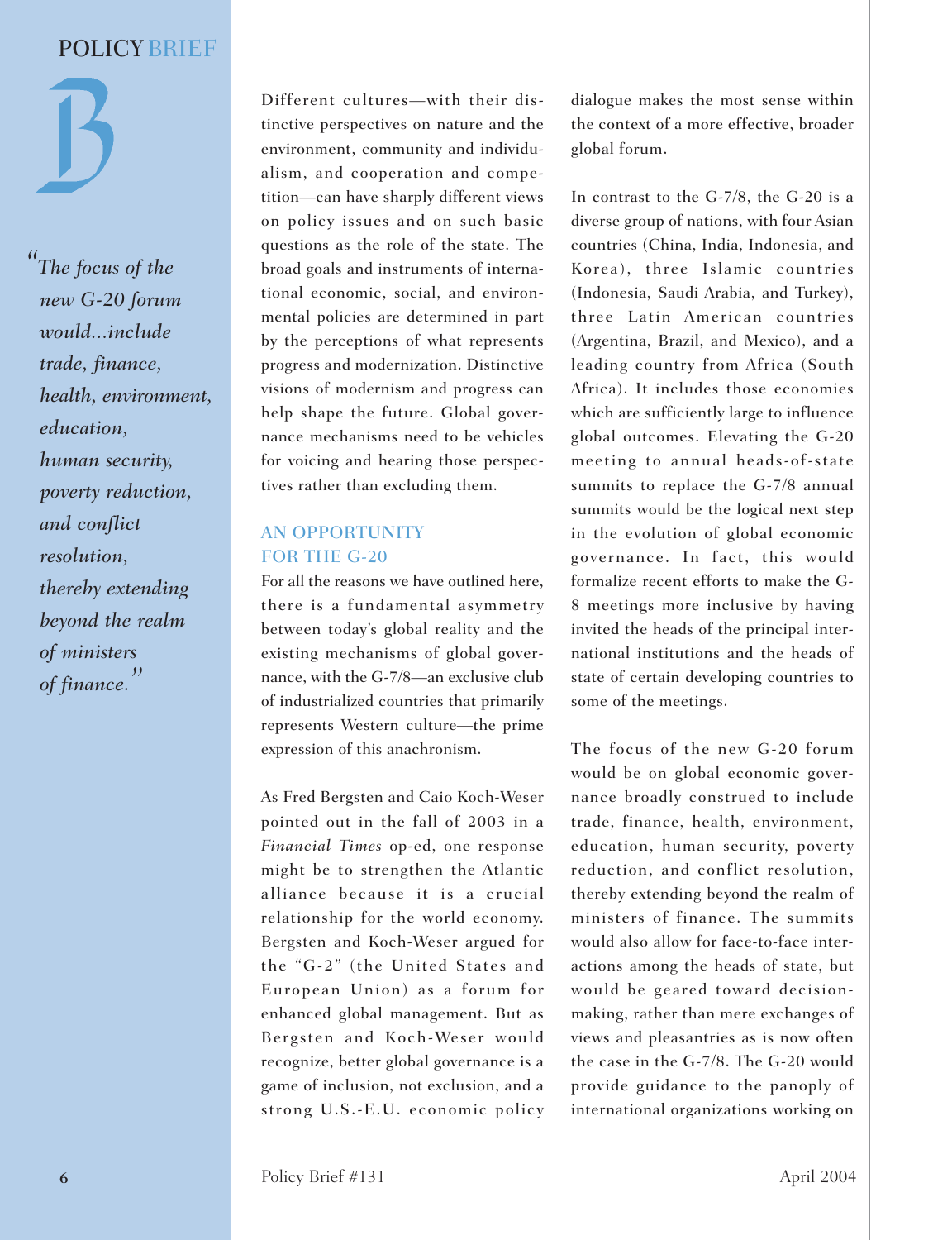these issues, creating linkages between issues and institutions, facilitating coordination and a division of labor, creating more vision and strategic direction, and helping to settle conflicts (such as those on trade, which led to the recent breakdown in the WTO's Cancun meeting). G-20 meetings at the ministerial level could continue to meet twice a year, and ministers with different portfolios could rotate in, depending on the pressing issues of the moment. These semi-annual ministerial level meetings could prepare the agenda for the annual G-20 heads of state meeting. This sequence would build on the experience and the success of the G-20 since it was founded in 1999 and would provide new energy, a more representative structure, and greater legitimacy to global governance at the highest political level.

Many specific questions on organizing the new G-20 will have to be resolved, including how to rotate the presidency and whether to set up a permanent secretariat. There may also be difficulties and downsides associated with shifting from the G-7/8 annual summits to G-20 head-of-state meetings. The most obvious of these is that the size of the G-20 might hamper discussion and decision-making. However, wide consultation and strong substantive preparation can go a long way toward mitigating the problems associated with larger size. G-20 working groups on specific issues at sub-ministerial levels have already been effective forums for working through policy options and teeing up issues for

G-20 finance ministers. The EU has demonstrated how fifteen (and soon to be more) governments and heads of state can make progress on policy actions when there is a strong agenda and good preparation.

#### AN OPPORTUNITY FOR ALL

With a strengthened G-20, developing country members, and with them the developing world at large, would gain a real voice and a sense of inclusion in global decision-making rather than the current token representation that many resent. For the G-7/8 countries, the apparent loss in exclusivity should be more than offset by the increased relevance and effectiveness of their efforts to address issues of great global and national significance. For the world at large, the new G-20 will mean a real and positive change from the increasingly stale and ineffective G-7/8 summits.

For the United States, elevating the G-20 to the heads-of-state level is both an opportunity and a challenge. It gives the United States a chance to reach out to the non-Western world, to recognize and respect the input of other nations, to strengthen multilateral cooperation, and to commit to finding common ground for international action. But it presents a challenge for the United States because it will require a shift in leadership style. Even more so than in the G-7/8 meetings, rather than presuming to lead by virtue of its relative weight and power, the United States would need to lead using an interactive exchange of views and consensus building, incorporating the ideas of others, compromising to be inclusive,

### POLICY BRIEF

*"Support by the United States for this proposal would represent a major salutary shift in U.S. foreign policy from Atlanticism to globalism, from unilateralism to multilateralism, and from leadership by power to leadership by persuasion and inclusion.''*